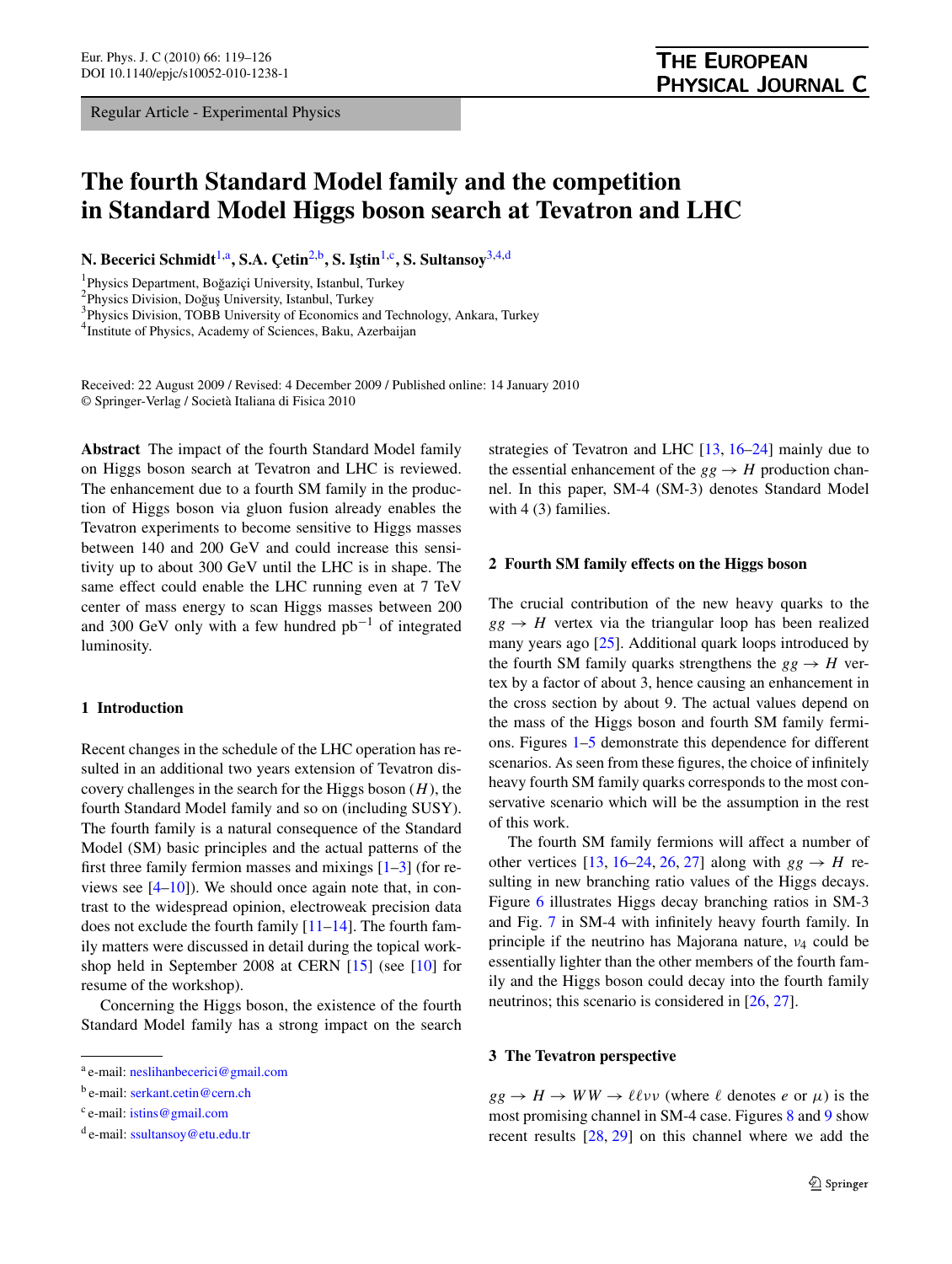<span id="page-1-0"></span>

**Fig. 1** Enhancement factors for the SM Higgs production via gluon fusion when the fourth SM family quark masses are around 300 GeV. Enhancement factors in the infinite mass limit are also shown for comparison



**Fig. 2** The same as Fig. 1 but for fourth SM family quark masses around 400 GeV



**Fig. 3** The same as Fig. 1 but for fourth SM family quark masses around 500 GeV



**Fig. 4** The same as Fig. 1 but for fourth SM family quark masses around 600 GeV



**Fig. 5** The same as Fig. 1 but for fourth SM family quark masses around 700 GeV



**Fig. 6** Higgs branching ratios in SM-3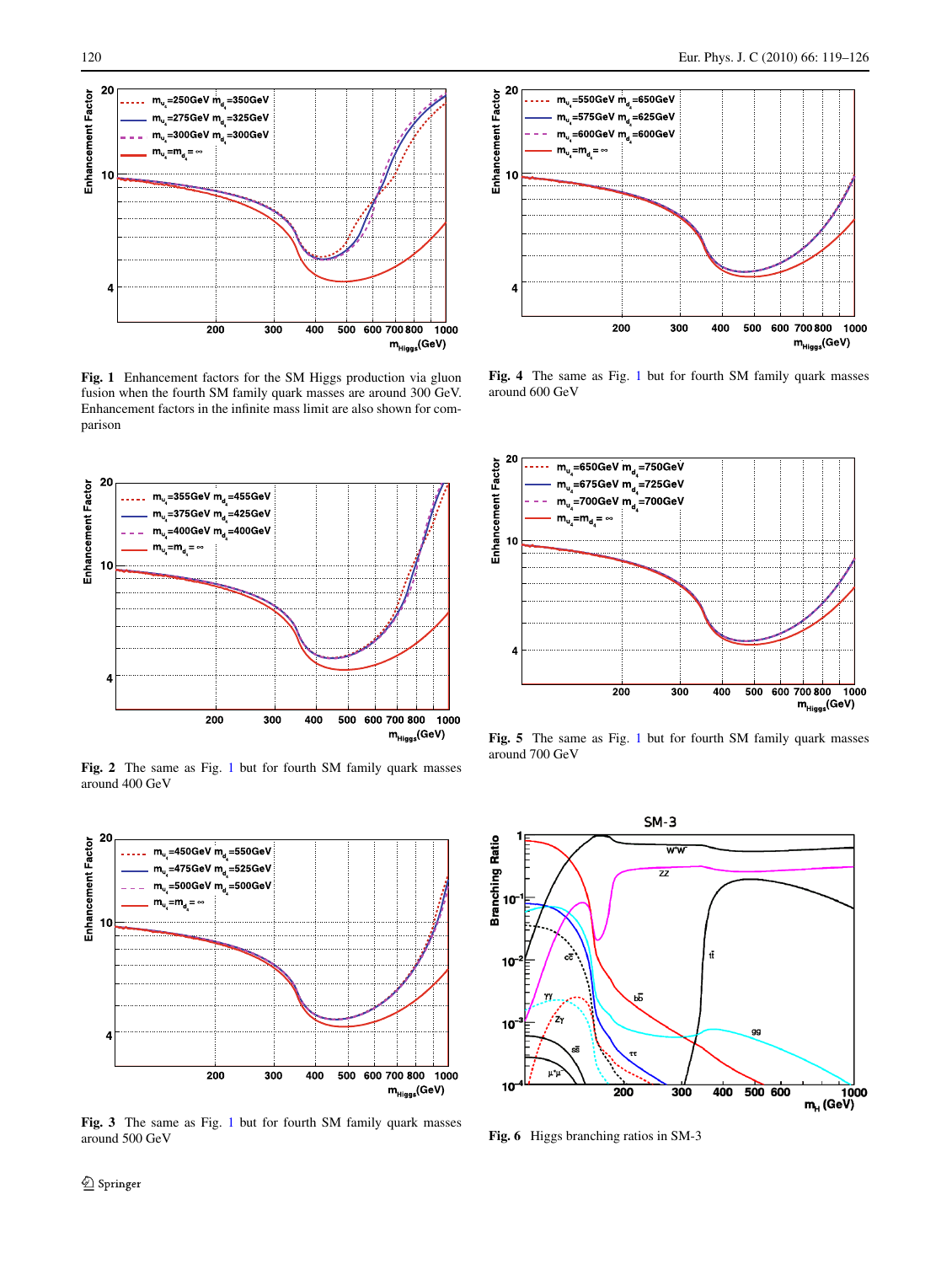<span id="page-2-0"></span>

**Fig. 7** Higgs branching ratios in SM-4 where fourth family fermions are assumed to be infinitely heavy



**Fig. 8** Exclusion plot from CDF [\[28\]](#page-7-0) experiment



**Fig. 9** Exclusion plot from D0 [\[29\]](#page-7-0) experiment

curves corresponding to SM-4. It is clear that Higgs boson with mass 140–200 GeV is excluded if a fourth SM family exists while only the 160–170 GeV region is excluded in the SM-3 case. As seen from Fig. 9, D0 actually excludes even higher Higgs masses (presumably up to 240 GeV) in SM-4, however the analysis ends at 200 GeV.

Although the contribution from WH, ZH and VBF processes is about one fourth of the total production cross section, the zero jet final state results of CDF presented in Fig. 8 can practically be assumed to be composed of the  $gg \rightarrow H \rightarrow WW$  channel. The DO analysis, however, does not eliminate the jet events, hence in Fig. 9 the SM-4 approximation is calculated accordingly.

Taking into account the fact that nature could prefer the SM-4 case, both D0 and CDF should extend the horizontal axis up to 300 GeV and, moreover, combine their results on the *WW* channel. Furthermore, combined analysis of all channels and both experiments done for SM-3 should be repeated for SM-4. Examples of proper approach are [\[30–39](#page-7-0)].

# **4 The LHC perspective**

As an example for the LHC perspectives, we restrict ourselves to a detailed consideration of the *Golden Mode* at the ATLAS experiment [[40,](#page-7-0) [41](#page-7-0)]. A similar analysis can be carried out for CMS as well. Moreover, a combined analysis of both LHC experiments could be useful.

The design center of mass energy of 14 TeV is the basic scenario, in addition, we also consider 10 TeV and 7 TeV cases for early phase operation. As input parameters, we use the most recent ATLAS simulation results for 14 TeV published in [\[41](#page-7-0)]. The analysis for 10 and 7 TeV cases is performed using the Higgs production cross section ratio given in Fig. [10](#page-3-0)a (calculations are performed using HIGLU  $[42]$  $[42]$ ). The backgrounds considered in  $[41]$  $[41]$  are rescaled using the calculations performed in COMPHEP  $[43, 44]$  $[43, 44]$  $[43, 44]$  $[43, 44]$  in a similar manner. It is recently shown in  $[45]$  $[45]$  that the theoretical uncertainties on the SM background via two weak boson production is around 5–20%. This uncertainty merely effects the significance results presented in this section.

# 4.1  $\sqrt{s}$  = 14 TeV case

The ATLAS simulation results for the  $gg \to H \to ZZ^{(*)} \to$  $4\ell$  signature are presented in column 2 and 4 of Table [1](#page-3-0) where we add the SM-4 case in column 3. Using these foreseen reconstructed signal and background cross sections and the statistical significance (SS) formula [\[46](#page-7-0)]

 $\sqrt{2(s+b)\ln(1+s/b)-2s}$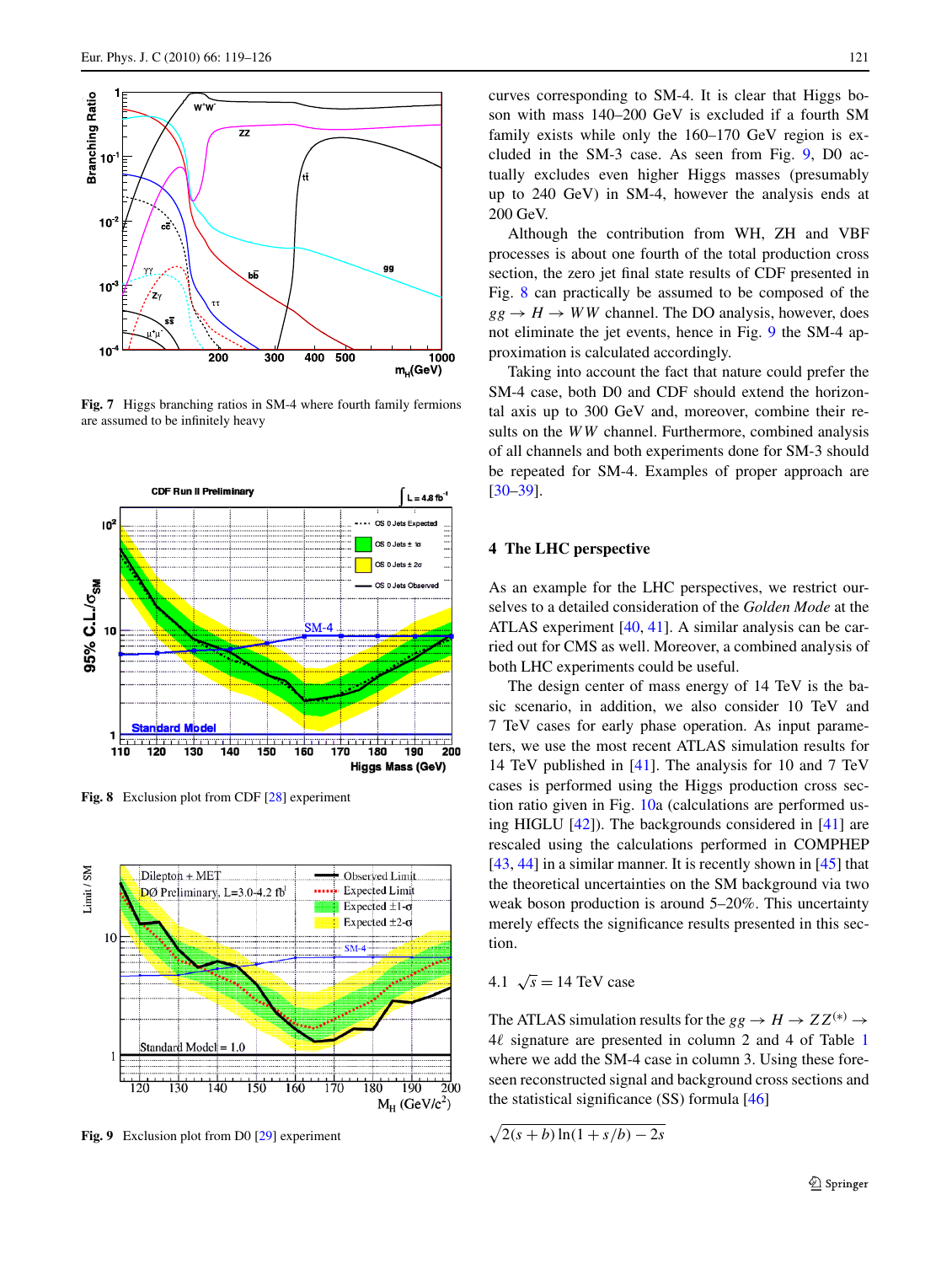<span id="page-3-0"></span>

**Fig. 10** (**a**) Ratios of the Higgs production cross sections via gluon fusion at 10 and 7 TeV center of mass energies to 14 TeV center of mass energy; (**b**) Higgs production cross section via gluon fusion at different center of mass energies for SM-3 and SM-4 cases

we calculate SS for different integrated luminosities (*L*int) as shown in Table 2. The necessary *L*int values to achieve 3*σ* and 5*σ* significance are also shown in Table [3](#page-4-0) and plotted in Fig. [11](#page-4-0).

It is clear that with only 500  $pb^{-1}$  Higgs boson will be observed at  $3\sigma$  level in the golden mode for the SM-4 case if the mass of the Higgs is between 130–500 GeV. An integrated luminosity of 100  $pb^{-1}$  will be more than enough to scan 200–300 GeV Higgs at 3*σ* level. One should note that 130–200 GeV Higgs in SM-4 is already excluded by Tevatron.

# 4.2  $\sqrt{s} = 10 \text{ TeV}$  case

Table [4](#page-4-0) shows expected cross sections after reconstruction of  $gg \to H \to ZZ^{(*)} \to 4\ell$  channel and its backgrounds. Corresponding statistical significance for various integrated luminosities are shown in Table [5](#page-4-0) and *L*int needed for 3*σ*

**Table 1** Expected cross sections of the reconstructed  $gg \rightarrow H \rightarrow$  $ZZ^{(*)} \rightarrow 4\ell$  channel and its total background at 14 TeV

|             | $gg \to H \to ZZ^{(*)} \to 4\ell$ at 14 TeV |                    |                           |  |  |  |  |  |
|-------------|---------------------------------------------|--------------------|---------------------------|--|--|--|--|--|
| $m_H$ (GeV) | Signal                                      | Cross section (fb) |                           |  |  |  |  |  |
|             | $SM-3$                                      | $SM-4$             | Background<br>SM-3 & SM-4 |  |  |  |  |  |
| 120         | 0.281                                       | 1.658              | 0.198                     |  |  |  |  |  |
| 130         | 0.816                                       | 4.902              | 0.197                     |  |  |  |  |  |
| 140         | 1.511                                       | 9.885              | 0.189                     |  |  |  |  |  |
| 150         | 1.94                                        | 14.214             | 0.172                     |  |  |  |  |  |
| 160         | 1.03                                        | 8.692              | 0.223                     |  |  |  |  |  |
| 165         | 0.484                                       | 4.197              | 0.253                     |  |  |  |  |  |
| 180         | 1.32                                        | 11.339             | 0.951                     |  |  |  |  |  |
| 200         | 6.68                                        | 55.935             | 3.09                      |  |  |  |  |  |
| 300         | 4.21                                        | 28.697             | 1.65                      |  |  |  |  |  |
| 400         | 3.34                                        | 14.747             | 1.21                      |  |  |  |  |  |
| 500         | 1.66                                        | 6.937              | 1.14                      |  |  |  |  |  |
| 600         | 0.76                                        | 3.308              | 0.914                     |  |  |  |  |  |

**Table 2** Expected statistical significance for various integrated luminosity values at 14 TeV

| $m_H$ | $0.3 \text{ fb}^{-1}$ |        | $1 fb^{-1}$ |        |        | $3 fb^{-1}$ |        | $10 \text{ fb}^{-1}$ |  |
|-------|-----------------------|--------|-------------|--------|--------|-------------|--------|----------------------|--|
| (GeV) | $SM-3$                | $SM-4$ | $SM-3$      | $SM-4$ | $SM-3$ | $SM-4$      | $SM-3$ | $SM-4$               |  |
| 120   | 0.29                  | 1.22   | 0.53        | 2.23   | 0.92   | 3.87        | 1.68   | 7.07                 |  |
| 130   | 0.71                  | 2.65   | 1.29        | 4.83   | 2.24   | 8.37        | 4.10   | 15.29                |  |
| 140   | 1.15                  | 4.25   | 2.10        | 7.77   | 3.65   | 13.45       | 6.66   | 24.56                |  |
| 150   | 1.42                  | 5.45   | 2.59        | 9.95   | 4.48   | 17.23       | 8.19   | 31.45                |  |
| 160   | 0.82                  | 3.81   | 1.50        | 6.95   | 2.60   | 12.05       | 4.76   | 21.99                |  |
| 165   | 0.42                  | 2.27   | 0.78        | 4.14   | 1.35   | 7.17        | 2.46   | 13.08                |  |
| 180   | 0.62                  | 3.47   | 1.14        | 6.34   | 1.98   | 10.98       | 3.62   | 20.06                |  |
| 200   | 1.65                  | 8.42   | 3.02        | 15.37  | 5.23   | 26.63       | 9.55   | 48.61                |  |
| 300   | 1.39                  | 5.98   | 2.53        | 10.92  | 4.39   | 18.92       | 8.02   | 34.55                |  |
| 400   | 1.27                  | 3.98   | 2.31        | 7.27   | 4.01   | 12.59       | 7.33   | 22.98                |  |
| 500   | 0.71                  | 2.31   | 1.30        | 4.21   | 2.26   | 7.30        | 4.13   | 13.32                |  |
| 600   | 0.39                  | 1.15   | 0.71        | 2.51   | 1.23   | 4.35        | 2.25   | 7.94                 |  |
|       |                       |        |             |        |        |             |        |                      |  |

and  $5\sigma$  significance are given in Table [6](#page-5-0) and plotted in Fig. [12](#page-5-0).

It is seen that 200–250 GeV Higgs will be covered by  $100$  pb<sup>-1</sup> and an additional  $100$  pb<sup>-1</sup> will increase the reach up to 350 GeV.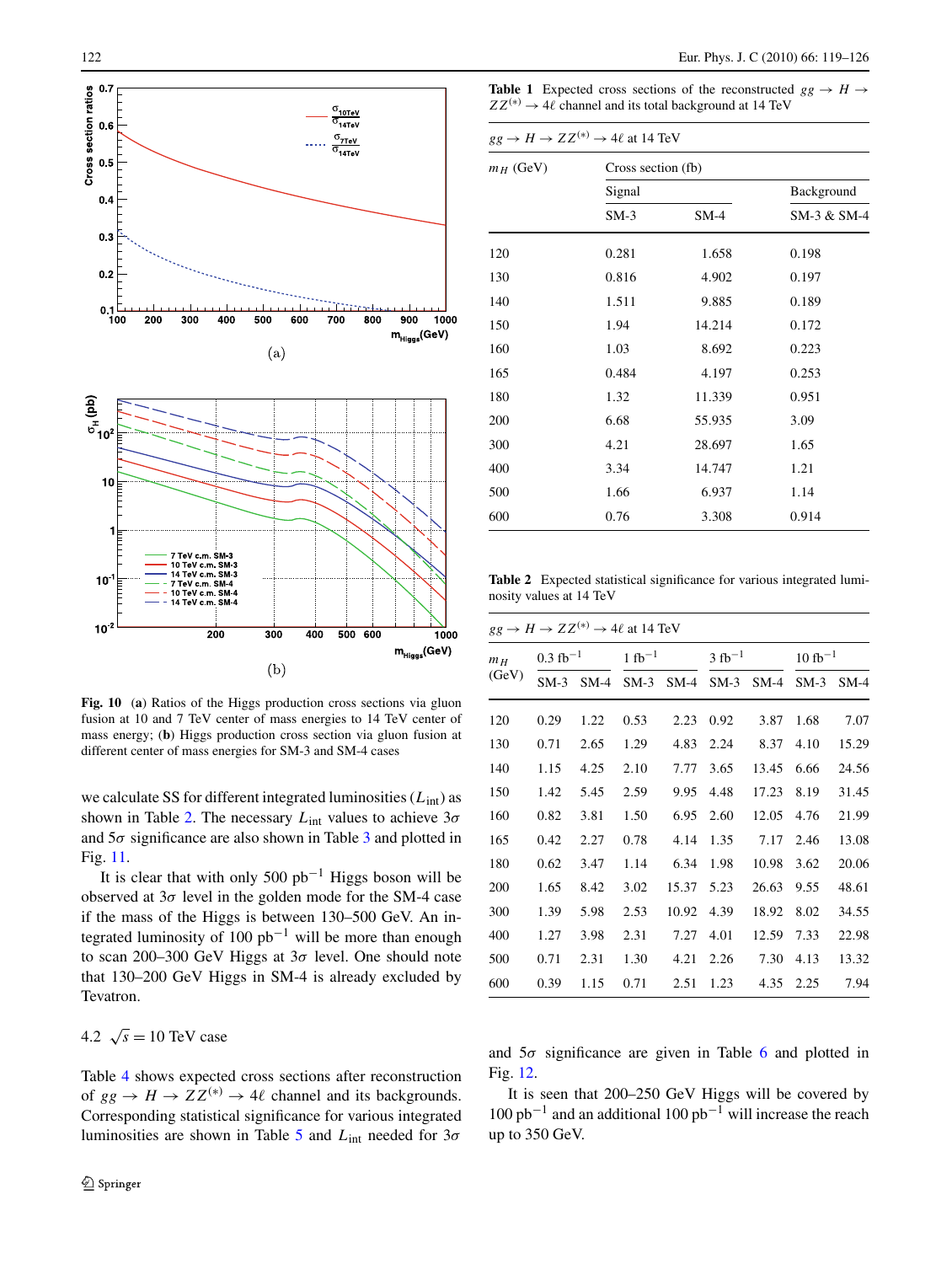<span id="page-4-0"></span>**Table 3** Integrated luminosity needed for  $3\sigma$  and  $5\sigma$  significance at 14 TeV

| $gg \to H \to ZZ^{(*)} \to 4\ell$ at 14 TeV |                              |                              |                              |                              |  |  |  |  |  |  |
|---------------------------------------------|------------------------------|------------------------------|------------------------------|------------------------------|--|--|--|--|--|--|
| m <sub>H</sub>                              |                              | Luminosity $(fb^{-1})$       |                              |                              |  |  |  |  |  |  |
| (GeV)                                       | for $3\sigma$                |                              | for $5\sigma$                |                              |  |  |  |  |  |  |
|                                             | $SM-3$<br>$(14 \text{ TeV})$ | $SM-4$<br>$(14 \text{ TeV})$ | $SM-3$<br>$(14 \text{ TeV})$ | $SM-4$<br>$(14 \text{ TeV})$ |  |  |  |  |  |  |
| 120                                         | 31.65                        | 1.80                         | 87.92                        | 5.00                         |  |  |  |  |  |  |
| 130                                         | 5.34                         | 0.38                         | 14.83                        | 1.06                         |  |  |  |  |  |  |
| 140                                         | 2.02                         | 0.15                         | 5.62                         | 0.41                         |  |  |  |  |  |  |
| 150                                         | 1.34                         | 0.01                         | 3.72                         | 0.25                         |  |  |  |  |  |  |
| 160                                         | 3.97                         | 0.19                         | 11.03                        | 0.52                         |  |  |  |  |  |  |
| 165                                         | 14.80                        | 0.52                         | 41.11                        | 1.46                         |  |  |  |  |  |  |
| 180                                         | 6.85                         | 0.22                         | 19.03                        | 0.62                         |  |  |  |  |  |  |
| 200                                         | 0.98                         | 0.04                         | 2.73                         | 0.10                         |  |  |  |  |  |  |
| 300                                         | 1.39                         | 0.07                         | 3.88                         | 0.21                         |  |  |  |  |  |  |
| 400                                         | 1.67                         | 0.17                         | 4.65                         | 0.47                         |  |  |  |  |  |  |
| 500                                         | 5.25                         | 0.51                         | 14.60                        | 1.41                         |  |  |  |  |  |  |
| 600                                         | 17.78                        | 1.42                         | 49.40                        | 3.97                         |  |  |  |  |  |  |



**Fig. 11** Integrated luminosity needed at 14 TeV for 3*σ* and 5*σ* for  $gg \rightarrow H \rightarrow ZZ^{(*)} \rightarrow 4\ell$  channel considering SM-3 and SM-4 cases

4.3  $\sqrt{s}$  = 7 TeV case

Table [7](#page-5-0) shows expected cross sections after reconstruction of  $gg \to H \to ZZ^{(*)} \to 4\ell$  channel and its backgrounds. Corresponding statistical significance for various integrated luminosities are shown in Table [8](#page-5-0) and *L*int needed for 3*σ* and 5*σ* significance are given in Table [9](#page-6-0) and plotted in Fig. [13](#page-6-0). 200 pb−<sup>1</sup> will scan 200–250 GeV Higgs whereas an additional 200 pb<sup>-1</sup> will scan up to 300 GeV.

**Table 4** Expected cross sections of the reconstructed  $gg \rightarrow H \rightarrow$  $ZZ^{(*)} \rightarrow 4\ell$  channel and its total background at 10 TeV

|                | $gg \to H \to ZZ^{(*)} \to 4\ell$ at 10 TeV |                    |                    |  |  |  |  |  |  |
|----------------|---------------------------------------------|--------------------|--------------------|--|--|--|--|--|--|
| m <sub>H</sub> |                                             | Cross section (fb) |                    |  |  |  |  |  |  |
| (GeV)          | Signal                                      |                    | Background         |  |  |  |  |  |  |
|                | $SM-3$                                      | $SM-4$             | SM-3 & SM-4        |  |  |  |  |  |  |
|                | $(10 \text{ TeV})$                          | $(10 \text{ TeV})$ | $(10 \text{ TeV})$ |  |  |  |  |  |  |
| 120            | 0.160                                       | 0.948              | 0.100              |  |  |  |  |  |  |
| 130            | 0.460                                       | 2.763              | 0.100              |  |  |  |  |  |  |
| 140            | 0.844                                       | 5.521              | 0.096              |  |  |  |  |  |  |
| 150            | 1.07                                        | 7.840              | 0.087              |  |  |  |  |  |  |
| 160            | 0.56                                        | 4.726              | 0.113              |  |  |  |  |  |  |
| 165            | 0.263                                       | 2.280              | 0.128              |  |  |  |  |  |  |
| 180            | 0.71                                        | 6.099              | 0.484              |  |  |  |  |  |  |
| 200            | 3.52                                        | 29.475             | 1.572              |  |  |  |  |  |  |
| 300            | 2.05                                        | 13.974             | 0.839              |  |  |  |  |  |  |
| 400            | 1.53                                        | 6.755              | 0.615              |  |  |  |  |  |  |
| 500            | 0.71                                        | 2.967              | 0.580              |  |  |  |  |  |  |
| 600            | 0.31                                        | 1.349              | 0.465              |  |  |  |  |  |  |

**Table 5** Expected statistical significance for various integrated luminosity values at 10 TeV

|                | $gg \to H \to ZZ^{(*)} \to 4\ell$ at 10 TeV |                       |        |                     |        |                     |        |                     |  |
|----------------|---------------------------------------------|-----------------------|--------|---------------------|--------|---------------------|--------|---------------------|--|
| m <sub>H</sub> |                                             | $0.1 \text{ fb}^{-1}$ |        | $0.2~{\rm fb}^{-1}$ |        | $0.3~{\rm fb}^{-1}$ |        | $0.5~{\rm fb}^{-1}$ |  |
| (GeV)          | $SM-3$                                      | $SM-4$                | $SM-3$ | $SM-4$              | $SM-3$ | $SM-4$              | $SM-3$ | $SM-4$              |  |
| 120            | 0.13                                        | 0.55                  | 0.19   | 0.78                | 0.23   | 0.95                | 0.30   | 1.23                |  |
| 130            | 0.31                                        | 1.17                  | 0.45   | 1.65                | 0.55   | 2.02                | 0.71   | 2.61                |  |
| 140            | 0.51                                        | 1.86                  | 0.72   | 2.63                | 0.88   | 3.22                | 1.14   | 4.16                |  |
| 150            | 0.62                                        | 2.36                  | 0.88   | 3.34                | 1.07   | 4.09                | 1.39   | 5.28                |  |
| 160            | 0.35                                        | 1.64                  | 0.50   | 2.32                | 0.62   | 2.84                | 0.80   | 3.67                |  |
| 165            | 0.18                                        | 0.98                  | 0.26   | 1.38                | 0.32   | 1.69                | 0.42   | 2.18                |  |
| 180            | 0.27                                        | 1.49                  | 0.38   | 2.10                | 0.47   | 2.57                | 0.61   | 3.32                |  |
| 200            | 0.70                                        | 3.55                  | 0.99   | 5.02                | 1.21   | 6.15                | 1.57   | 7.94                |  |
| 300            | 0.55                                        | 2.39                  | 0.78   | 3.37                | 0.95   | 4.13                | 1.23   | 5.34                |  |
| 400            | 0.48                                        | 1.52                  | 0.68   | 2.15                | 0.83   | 2.63                | 1.07   | 3.39                |  |
| 500            | 0.25                                        | 0.83                  | 0.36   | 1.17                | 0.44   | 1.43                | 0.57   | 1.85                |  |
| 600            | 0.13                                        | 0.47                  | 0.18   | 0.67                | 0.23   | 0.81                | 0.29   | 1.05                |  |

# 4.4 300 GeV Higgs with 500 GeV fourth family

If the common Yukawa coupling constant is equal to SU(2) gauge coupling  $g_w$  then flavour democracy predicts the mass value about 500 GeV for fourth family quarks. It is interest-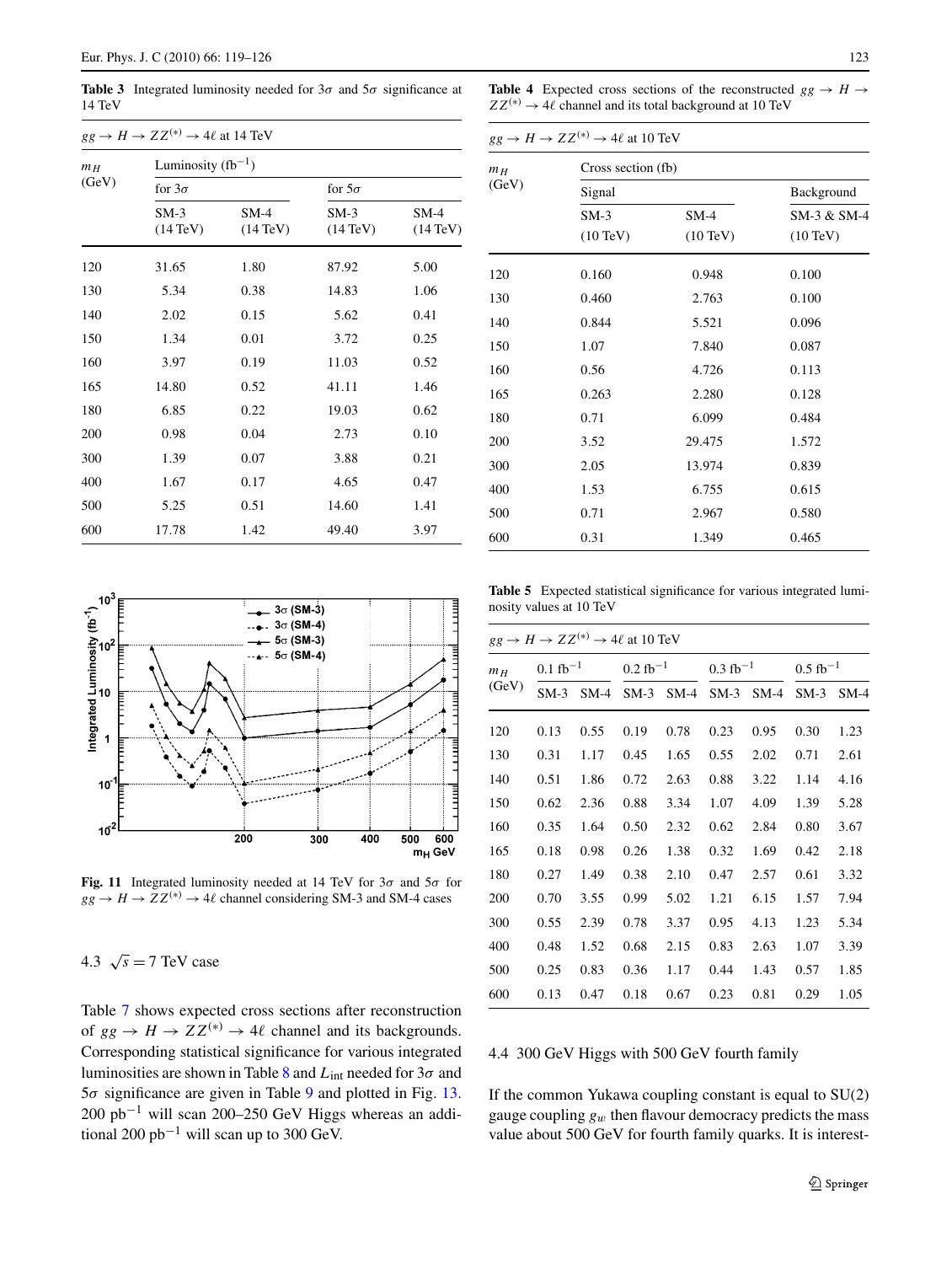<span id="page-5-0"></span>**Table 6** Integrated luminosity needed for  $3\sigma$  and  $5\sigma$  significance at 10 TeV

| $gg \to H \to ZZ^{(*)} \to 4\ell$ at 10 TeV |                    |                        |                    |                    |  |  |  |  |  |
|---------------------------------------------|--------------------|------------------------|--------------------|--------------------|--|--|--|--|--|
| m <sub>H</sub><br>(GeV)                     |                    | Luminosity $(fb^{-1})$ |                    |                    |  |  |  |  |  |
|                                             | for $3\sigma$      |                        | for $5\sigma$      |                    |  |  |  |  |  |
|                                             | $SM-3$             | $SM-4$                 | $SM-3$             | $SM-4$             |  |  |  |  |  |
|                                             | $(10 \text{ TeV})$ | $(10 \text{ TeV})$     | $(10 \text{ TeV})$ | $(10 \text{ TeV})$ |  |  |  |  |  |
| 120                                         | 50.88              | 2.97                   | 141.35             | 8.26               |  |  |  |  |  |
| 130                                         | 8.91               | 0.65                   | 24.76              | 1.83               |  |  |  |  |  |
| 140                                         | 3.46               | 0.26                   | 9.61               | 0.72               |  |  |  |  |  |
| 150                                         | 2.33               | 0.16                   | 6.49               | 0.45               |  |  |  |  |  |
| 160                                         | 7.02               | 0.33                   | 19.50              | 0.93               |  |  |  |  |  |
| 165                                         | 25.91              | 0.94                   | 72.00              | 2.61               |  |  |  |  |  |
| 180                                         | 12.22              | 0.40                   | 33.95              | 1.13               |  |  |  |  |  |
| 200                                         | 1.82               | 0.07                   | 5.07               | 0.20               |  |  |  |  |  |
| 300                                         | 2.95               | 0.16                   | 8.21               | 0.44               |  |  |  |  |  |
| 400                                         | 3.91               | 0.38                   | 10.87              | 1.08               |  |  |  |  |  |
| 500                                         | 14.01              | 1.30                   | 38.91              | 3.62               |  |  |  |  |  |
| 600                                         | 52.39              | 4.01                   | 145.53             | 11.15              |  |  |  |  |  |

**Table 7** Expected cross sections of the reconstructed  $gg \rightarrow H \rightarrow$  $ZZ^{(*)} \rightarrow 4\ell$  channel and its total background at 7 TeV

| $gg \to H \to ZZ^{(*)} \to 4\ell$ at 7 TeV |        |                    |             |  |  |  |  |  |
|--------------------------------------------|--------|--------------------|-------------|--|--|--|--|--|
| $m_H$                                      |        | Cross section (fb) |             |  |  |  |  |  |
| (GeV)                                      | Signal |                    | Background  |  |  |  |  |  |
|                                            | $SM-3$ | $SM-4$             | SM-3 & SM-4 |  |  |  |  |  |
| 120                                        | 0.085  | 0.502              | 0.053       |  |  |  |  |  |
| 130                                        | 0.240  | 1.44               | 0.053       |  |  |  |  |  |
| 140                                        | 0.434  | 2.84               | 0.051       |  |  |  |  |  |
| 150                                        | 0.544  | 3.99               | 0.046       |  |  |  |  |  |
| 160                                        | 0.282  | 2.39               | 0.060       |  |  |  |  |  |
| 165                                        | 0.131  | 1.14               | 0.068       |  |  |  |  |  |
| 180                                        | 0.347  | 2.99               | 0.255       |  |  |  |  |  |
| 200                                        | 1.689  | 14.14              | 0.830       |  |  |  |  |  |
| 300                                        | 0.892  | 6.08               | 0.443       |  |  |  |  |  |
| 400                                        | 0.608  | 2.69               | 0.325       |  |  |  |  |  |
| 500                                        | 0.262  | 1.096              | 0.306       |  |  |  |  |  |
| 600                                        | 0.105  | 0.457              | 0.245       |  |  |  |  |  |



**Fig. 12** Integrated luminosity needed at 10 TeV for 3*σ* and 5*σ* for  $gg \rightarrow H \rightarrow ZZ^{(*)} \rightarrow 4\ell$  channel considering SM-3 and SM-4 cases

ing to note that this mass value also allows to explain several "anomalies" in *B*, *Bs* mixings and decays involving CP observables [\[47](#page-7-0), [48](#page-7-0)]. If one considers the quartic coupling constant of the Higgs self interaction also to be equal to *gw*, the Higgs boson mass is predicted to be around 300 GeV. In such a case the enhancement factor in  $gg \rightarrow H$  production is 7 (Fig. [3](#page-1-0)) and the  $H \rightarrow ZZ$  branching ratio is 0.3 (Fig. [7](#page-2-0)). The integrated luminosity to achieve  $3\sigma$  and  $5\sigma$  significance in such a situation at different center of mass energies are shown in Table [10.](#page-6-0)

**Table 8** Expected statistical significance for various integrated luminosity values at 7 TeV

|                | $gg \to H \to ZZ^{(*)} \to 4\ell$ at 7 TeV |        |                     |        |                     |        |                        |        |
|----------------|--------------------------------------------|--------|---------------------|--------|---------------------|--------|------------------------|--------|
| m <sub>H</sub> | $0.1~{\rm fb}^{-1}$                        |        | $0.2~{\rm fb^{-1}}$ |        | $0.3~{\rm fb}^{-1}$ |        | $0.5$ fb <sup>-1</sup> |        |
| (GeV)          | $SM-3$                                     | $SM-4$ | $SM-3$              | $SM-4$ | $SM-3$              | $SM-4$ | $SM-3$                 | $SM-4$ |
| 120            | 0.097                                      | 0.400  | 0.137               | 0.566  | 0.167               | 0.693  | 0.216                  | 0.894  |
| 130            | 0.229                                      | 0.843  | 0.323               | 1.192  | 0.396               | 1.460  | 0.511                  | 1.885  |
| 140            | 0.363                                      | 1.330  | 0.514               | 1.880  | 0.629               | 2.303  | 0.812                  | 2.974  |
| 150            | 0.438                                      | 1.677  | 0.620               | 2.371  | 0.759               | 2.904  | 0.980                  | 3.749  |
| 160            | 0.251                                      | 1.157  | 0.355               | 1.637  | 0.435               | 2.004  | 0.561                  | 2.587  |
| 165            | 0.129                                      | 0.684  | 0.182               | 0.967  | 0.223               | 1.184  | 0.288                  | 1.529  |
| 180            | 0.184                                      | 1.024  | 0.261               | 1.449  | 0.320               | 1.774  | 0.413                  | 2.291  |
| 200            | 0.471                                      | 2.416  | 0.666               | 3.417  | 0.815               | 4.184  | 1.053                  | 5.402  |
| 300            | 0.341                                      | 1.514  | 0.482               | 2.141  | 0.590               | 2.623  | 0.762                  | 3.386  |
| 400            | 0.274                                      | 0.897  | 0.388               | 1.268  | 0.475               | 1.553  | 0.614                  | 2.005  |
| 500            | 0.134                                      | 0.455  | 0.189               | 0.644  | 0.232               | 0.789  | 0.299                  | 1.019  |
| 600            | 0.063                                      | 0.237  | 0.089               | 0.335  | 0.109               | 0.411  | 0.141                  | 0.530  |

#### **5 Conclusions**

Assuming that nature prefers the SM-4 case, Fermilab already excludes Higgs masses up to 200 GeV. In contrast to SM-3, in SM-4 case electroweak precision data favors a heavier Higgs [\[13](#page-6-0)]. Hence, during the next couple of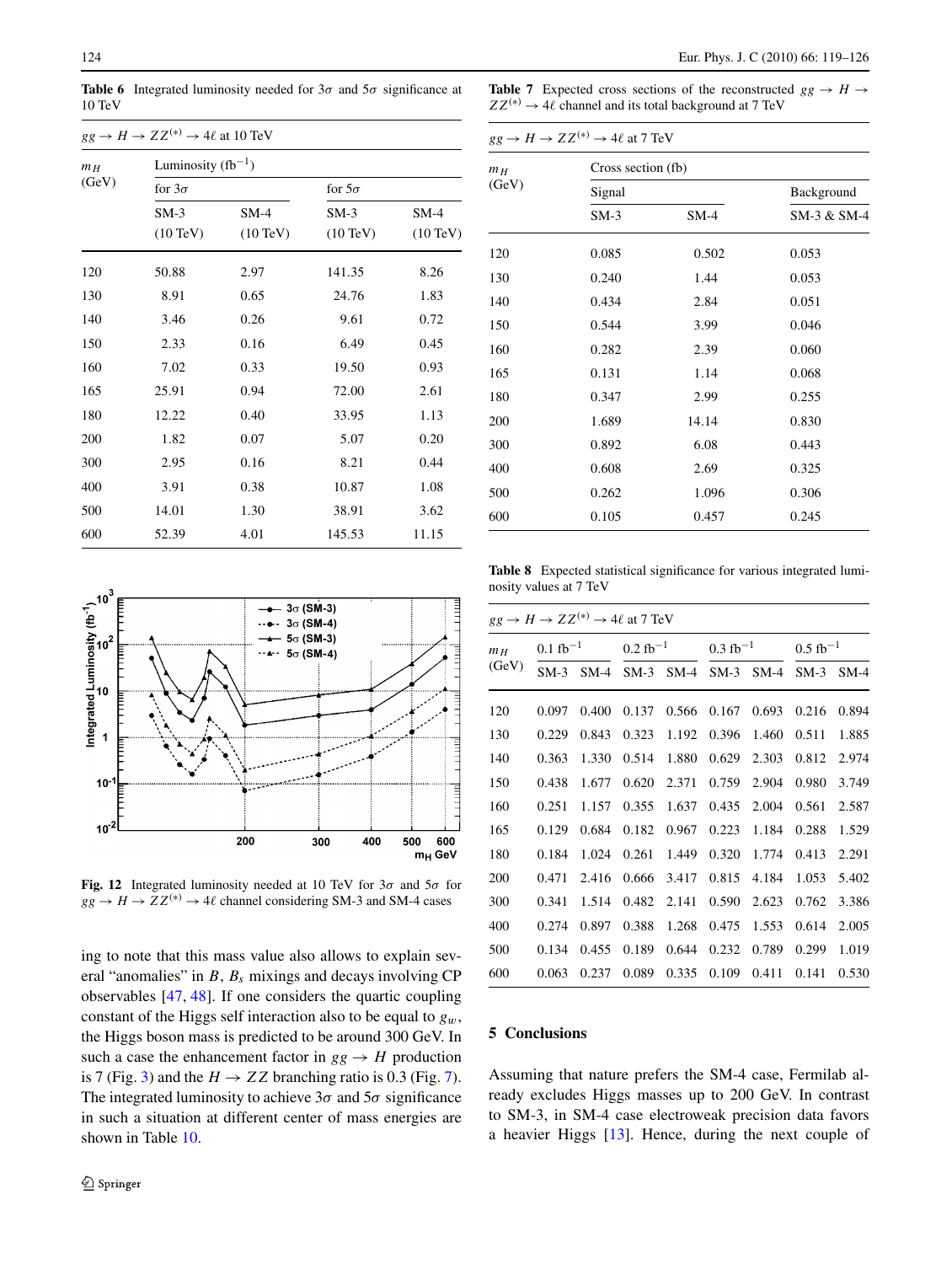<span id="page-6-0"></span>**Table 9** Integrated luminosity needed for  $3\sigma$  and  $5\sigma$  significance at 7 TeV

| $gg \to H \to ZZ^{(*)} \to 4\ell$ at 7 TeV |               |                        |               |        |  |  |  |  |  |
|--------------------------------------------|---------------|------------------------|---------------|--------|--|--|--|--|--|
| m <sub>H</sub><br>(GeV)                    |               | Luminosity $(fb^{-1})$ |               |        |  |  |  |  |  |
|                                            | for $3\sigma$ |                        | for $5\sigma$ |        |  |  |  |  |  |
|                                            | $SM-3$        | $SM-4$                 | $SM-3$        | $SM-4$ |  |  |  |  |  |
| 120                                        | 96.4          | 5.62                   | 268           | 15.6   |  |  |  |  |  |
| 130                                        | 17.2          | 1.27                   | 47.8          | 3.52   |  |  |  |  |  |
| 140                                        | 6.82          | 0.51                   | 18.9          | 1.41   |  |  |  |  |  |
| 150                                        | 4.68          | 0.32                   | 13.0          | 0.89   |  |  |  |  |  |
| 160                                        | 14.3          | 0.67                   | 39.7          | 1.87   |  |  |  |  |  |
| 165                                        | 54.0          | 1.92                   | 150           | 5.35   |  |  |  |  |  |
| 180                                        | 26.4          | 0.86                   | 73.4          | 2.38   |  |  |  |  |  |
| 200                                        | 4.06          | 0.15                   | 11.3          | 0.43   |  |  |  |  |  |
| 300                                        | 7.75          | 0.39                   | 21.5          | 1.09   |  |  |  |  |  |
| 400                                        | 11.9          | 1.12                   | 33.2          | 3.11   |  |  |  |  |  |
| 500                                        | 50.3          | 4.34                   | 140           | 12.1   |  |  |  |  |  |
| 600                                        | 227           | 16.0                   | 632           | 44.4   |  |  |  |  |  |

**Table 10** Integrated Luminosities (in  $fb^{-1}$ ) needed to achieve 3 or 5 *σ* significance at different center of mass energies

| Energy           | $L_{\text{int}}$ (fb <sup>-1</sup> ) for $3\sigma$ | $L_{\text{int}}$ (fb <sup>-1</sup> ) for $5\sigma$ |
|------------------|----------------------------------------------------|----------------------------------------------------|
| 14 TeV           | 0.07                                               | 0.21                                               |
| $10 \text{ TeV}$ | 0.16                                               | 0.44                                               |
| 7 TeV            | 0.39                                               | 1.09                                               |



**Fig. 13** Integrated luminosity needed at 7 TeV for 3*σ* and 5*σ* for  $gg \rightarrow H \rightarrow ZZ^{(*)} \rightarrow 4\ell$  channel considering SM-3 and SM-4 cases

years we will experience tough competition between the two hadron colliders: running Tevatron and soon to run LHC. In our opinion, corresponding experiments at both machines should seriously consider SM-4 predictions.

Acknowledgements We are grateful to V.N. Şenoguz and G. Ünel for useful discussion and crucial remarks. This work is supported in part by the Turkish Atomic Energy Authority (TAEK).

#### **References**

- 1. H. Fritzsch, Light neutrinos, nonuniversality of leptonic weak interaction and a fourth massive generation. Phys. Lett. B **289**, 92 (1992). MPI-PH-92-42
- 2. A. Datta, Flavor democracy calls for the fourth generation. Pramana **40**, L503 (1993). [hep-ph/9207248.](http://arxiv.org/abs/hep-ph/9207248) PRINT-92-0285 (JADAVPUR), IC-92-164
- 3. A. Celikel, A.K. Ciftci, S. Sultansoy, A search for fourth SM family. Phys. Lett. B **342**, 257 (1995). AU-HEP-94-12
- 4. S. Sultansoy, Four ways to TeV scale. Turk. J. Phys. **22**, 575 (1998). AU-HEP-97-04
- 5. S. Sultansoy, Four remarks on physics at LHC. Invited talk given at the ATLAS week, Geneva, Switzerland. AU-HEP-97-05
- 6. P.H. Frampton, P.Q. Hung, M. Sher, Quarks and leptons beyond the third generation. Phys. Rep. **330**, 263 (2000). [hep-ph/](http://arxiv.org/abs/hep-ph/9903387) [9903387](http://arxiv.org/abs/hep-ph/9903387). IFP-759-UNCA, WM-99-104
- 7. S. Sultansoy, Why the four SM families (2000). [hep-ph/0004271.](http://arxiv.org/abs/hep-ph/0004271) AU-HEP-00-04
- 8. S. Sultansoy, Flavor democracy in particle physics. AIP Conf. Proc. **899**, 49 (2007). [hep-ph/0610279](http://arxiv.org/abs/hep-ph/0610279)
- 9. S. Sultansoy, The naturalness of the fourth SM family (2009). [arXiv:0905.2874](http://arxiv.org/abs/arXiv:0905.2874) [hep-ph]
- 10. B. Holdom et al., Four statements about the fourth generation (2009). [arXiv:0904.4698](http://arxiv.org/abs/arXiv:0904.4698) [hep-ph]
- 11. H.-J. He, N. Polonsky, S. Su, Extra families, Higgs spectrum and oblique corrections. Phys. Rev. D **64**, 053004 (2001). [arXiv:](http://arxiv.org/abs/arXiv:hep-ph/0102144) [hep-ph/0102144.](http://arxiv.org/abs/arXiv:hep-ph/0102144) CALT-68-2313, MIT–CTP–3080, UT-HEP-01- 018
- 12. V.A. Novikov et al., Extra generations and discrepancies of electroweak precision data. Phys. Lett. B **529**, 111 (2002). [arXiv:](http://arxiv.org/abs/arXiv:hep-ph/0111028) [hep-ph/0111028](http://arxiv.org/abs/arXiv:hep-ph/0111028)
- 13. G.D. Kribs et al., Four generations and Higgs physics. Phys. Rev. D **76**, 075016 (2007). [arXiv:0706.3718](http://arxiv.org/abs/arXiv:0706.3718) [hep-ph]. ANL-HEP-PR-07-39
- 14. V.E. Ozcan, S. Sultansoy, G. Unel, Possible discovery channel for new charged leptons at the LHC. J. Phys. G **36**, 095002 (2009). [arXiv:0903.3177](http://arxiv.org/abs/arXiv:0903.3177)
- 15. CERN, Beyond the 3SM generation at the LHC era workshop, 04-05 September 2003. [http://indico.cern.ch/conferenceDisplay.](http://indico.cern.ch/conferenceDisplay.py?confId=33285) [py?confId=33285](http://indico.cern.ch/conferenceDisplay.py?confId=33285)
- 16. E. Arık et al., Enhancement of the Standard Model Higgs boson production crosssection with the fourth Standard Model family quarks (1998). ATLAS Internal Note ATL-PHYS-98-125
- 17. ATLAS Collaboration, ATLAS TDR, vol. 2, Chap. 18 (1999). CERN/LHCC/99-15
- 18. I.F. Ginzburg, I.P. Ivanov, A. Schiller, Search for fourth generation quarks and leptons at the Fermilab Tevatron and CERN Large Hadron Collider. Phys. Rev. D **60**, 095001 (1999). [hep-ph/](http://arxiv.org/abs/hep-ph/9802364) [9802364](http://arxiv.org/abs/hep-ph/9802364). UL-NTZ-03-98
- 19. S. Sultansoy, The 'Golden mode' at the upgraded Tevatron? (2000). [hep-ex/0010037](http://arxiv.org/abs/hep-ex/0010037)
- 20. E. Arık et al., With four standard model families, the LHC could discover the Higgs boson with a few fb<sup>−</sup>1. Eur. Phys. J. C **26**, 9 (2002). [hep-ph/0109037.](http://arxiv.org/abs/hep-ph/0109037) ATLAS Scientific Note SN-ATLAS-2001-005
- 21. O. Çakır, S. Sultansoy, The Fourth SM family enhancement to the golden mode at the upgraded Tevatron. Phys. Rev. D **65**, 013009 (2002). [hep-ph/0106312](http://arxiv.org/abs/hep-ph/0106312)